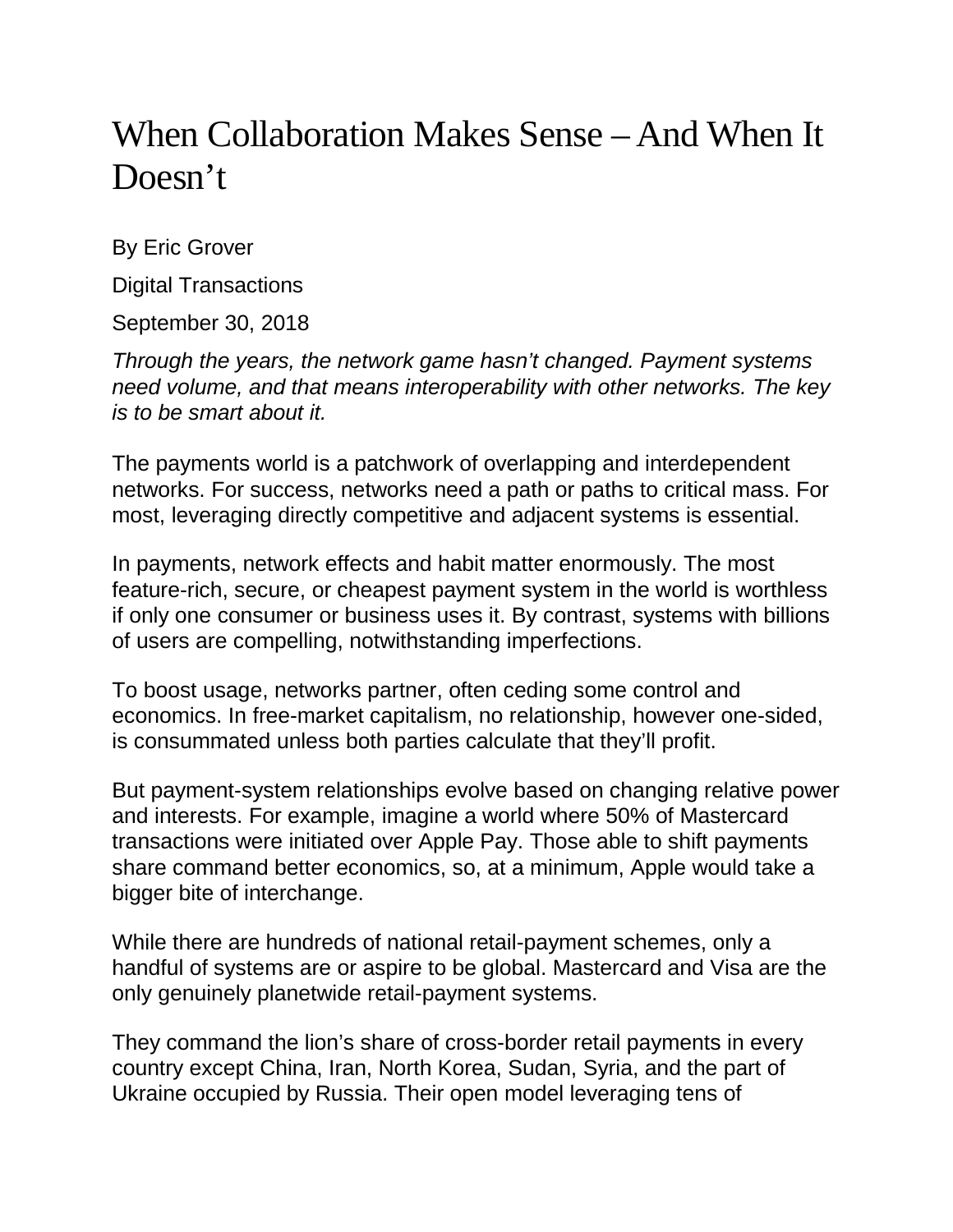thousands of banks to deliver payments to end users has been the most successful payments-system strategy ever.

## **The Open Approach**

Visa's visionary founding chief executive, Dee Hock, evangelized a system of enforced cooperation for core delivery systems, rules, and brand, and decentralized freedom to compete and innovate for banks. For networks leveraging third parties, more partners and greater share dispersal are better than less.

Hock liked biological metaphors. In a May 21, 1985, talk given after he retired, he counseled, "The trick for an evolving organism is to assume whatever form best serves function in the changing environment."

His creation continues to evolve. In 2008, Visa changed governance, went public, and became less bank-centric and decidedly more enterprising. But it retained balance and tension between central control and licensees' decentralized competition and innovation.

In the cross-border interbank payments sphere, Swift took a similar open approach. The Swift network, and correspondent banking, enjoy near ubiquity worldwide and a near monopoly.

As was the case with Mastercard and Visa, an initial public offering transforming Swift from a bank cooperative into a commercial public enterprise would unleash value and wouldn't have to alter the balance between central control of delivery systems and rules, on the one hand, and decentralized competition and innovation, on the other.

Adjacent networks could encroach on Swift's turf. For example, Mastercard's ownership of a real-time automated clearing house system, Vocalink, suggests a path to real-time interoperability between the world's interbank-payments networks.

### **Google Vs. PayPal**

Alipay, American Express, China UnionPay, Discover, JCB, PayPal, and WeChat Pay are tier-two, or aspiring, global retail-payment systems. All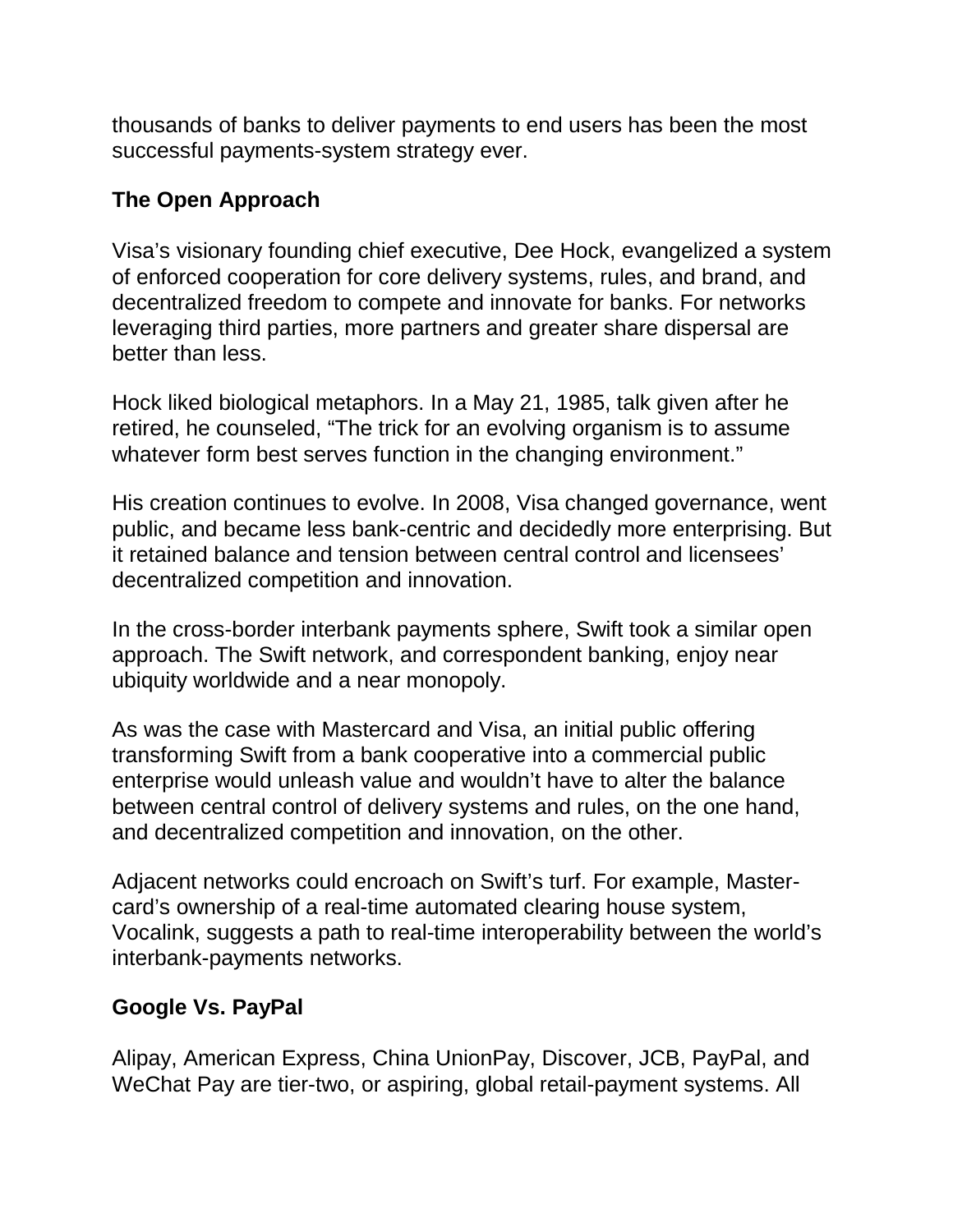have opened up, working with third-party networks, processors, issuers, and/or wallets to extend their reach.

And, powerful technology platforms are wading into payments, leveraging existing networks and processors. Tech colossi Google, Apple, Facebook, and Amazon have further ambitions in payments to enhance their platforms.

However, Google's Tez, launched in India in September 2017, is a payment scheme in its own right. It's free for merchants and consumers and harnesses the National Payment Corporation of India's real-time ACH and Unified Payments Interface scheme.

It's being rebranded Google Pay for international expansion. Existing payment systems, as well as banks, should worry. If arguably the world's most powerful tech platform could scale a payments network monetized through advertising, it would be a scary competitor.

The European Union's PSD2 regulation mandates that banks provide free payments and harvesting of consumers' payments data. Most businesses aren't going to be able to persuade consumers to let them initiate payments against their current accounts and harvest their data. But Google likely will. Amazon too.

Moreover, directly or more likely through existing payment systems, these companies have the wherewithal to exploit the coming pan-EU patchwork of application programming interfaces for initiating payments and data harvesting. If Google Pay (Tez) gets traction beyond India—say, within the EU—it would roil the reigning payments ecosystem.

To be sure, notwithstanding its enormous success elsewhere, Google's payments efforts have underwhelmed since Google Checkout's 2006 launch. Still, with its portfolio of globally dominant search, smart-phoneoperating-system, browser, online-video, and email assets, the tech giant's payments efforts shouldn't be taken lightly. Perhaps Google Pay will be the charm.

E-commerce phenom PayPal has been on a tear, embracing interoperability. Originally, PayPal was a closed-loop general-purpose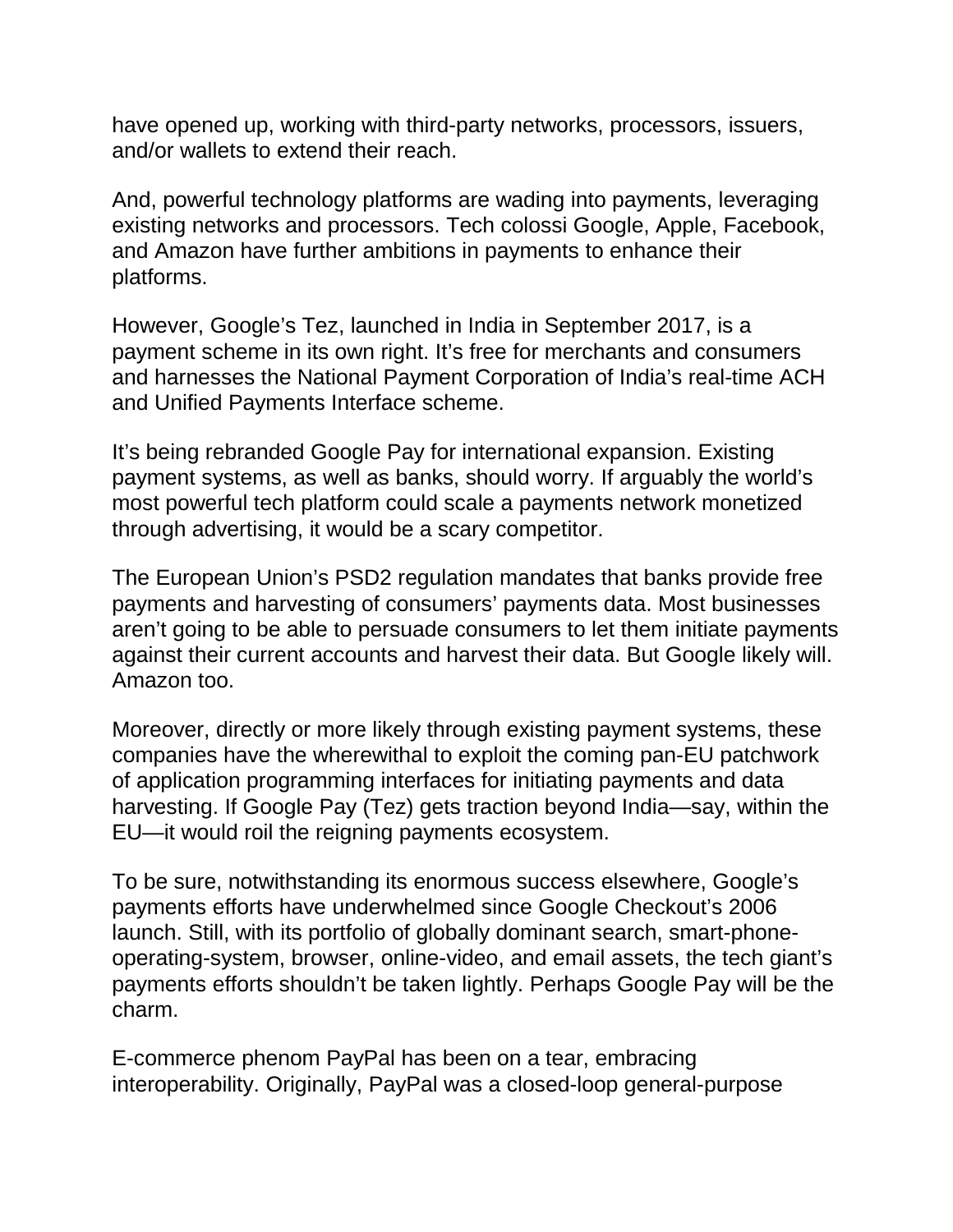payment system, relying, however, on card and ACH networks, and ultimately banks, to fund transactions. To increase network mass, it's been opening up, though in fits and starts and not always successfully.

PayPal's initial attempts, in 2012, to deliver acceptance through U.S. acquirers and the Discover network came to naught. Finally, in 2016, PayPal reached a modus vivendi with Mastercard and Visa, agreeing not to discourage their use and to use their tokens for proximity payments at the physical point of sale.

Now it's working with giant credit card issuers like Bank of America, Chase, and Citi to enroll new PayPal subscribers. Chase and Citi cardholders will be able to spend their reward points at PayPal merchants. In August, it cinched a deal with Brazil's Bank Itau to promote PayPal to its cardholders and offer PayPal acceptance through Itau Unibanco's Redecard multibrand acquirer.

It's established interoperability with mobile-payment system M-Pesa and massively extended its money-transfer delivery footprint with a deal with competitor Euronet.

PayPal also agreed to accept China's Baidu Wallet, which claims 100 million users. However, as China's dominant e-commerce payments dragons Alipay and WeChat Pay build acceptance abroad, the Baidu relationship's promise diminishes.

Some of these relationships are close calculations. Is there any doubt what Mastercard chief executive Ajay Banga or Visa CEO Al Kelly would do with an "Extinguish PayPal" button, with no antitrust risk?

#### **The Fly in the Ointment**

America's number-four card network, Discover, for more than a decade has doggedly pursued a strategy of network reciprocity and transforming itself into a semi-open-loop system. It has reciprocal acceptance with a host of networks including China UnionPay, JCB, Rupay, PayPal, Elo, and Eufiserv, for which in 2017 it processed \$14.2 billion in total volume.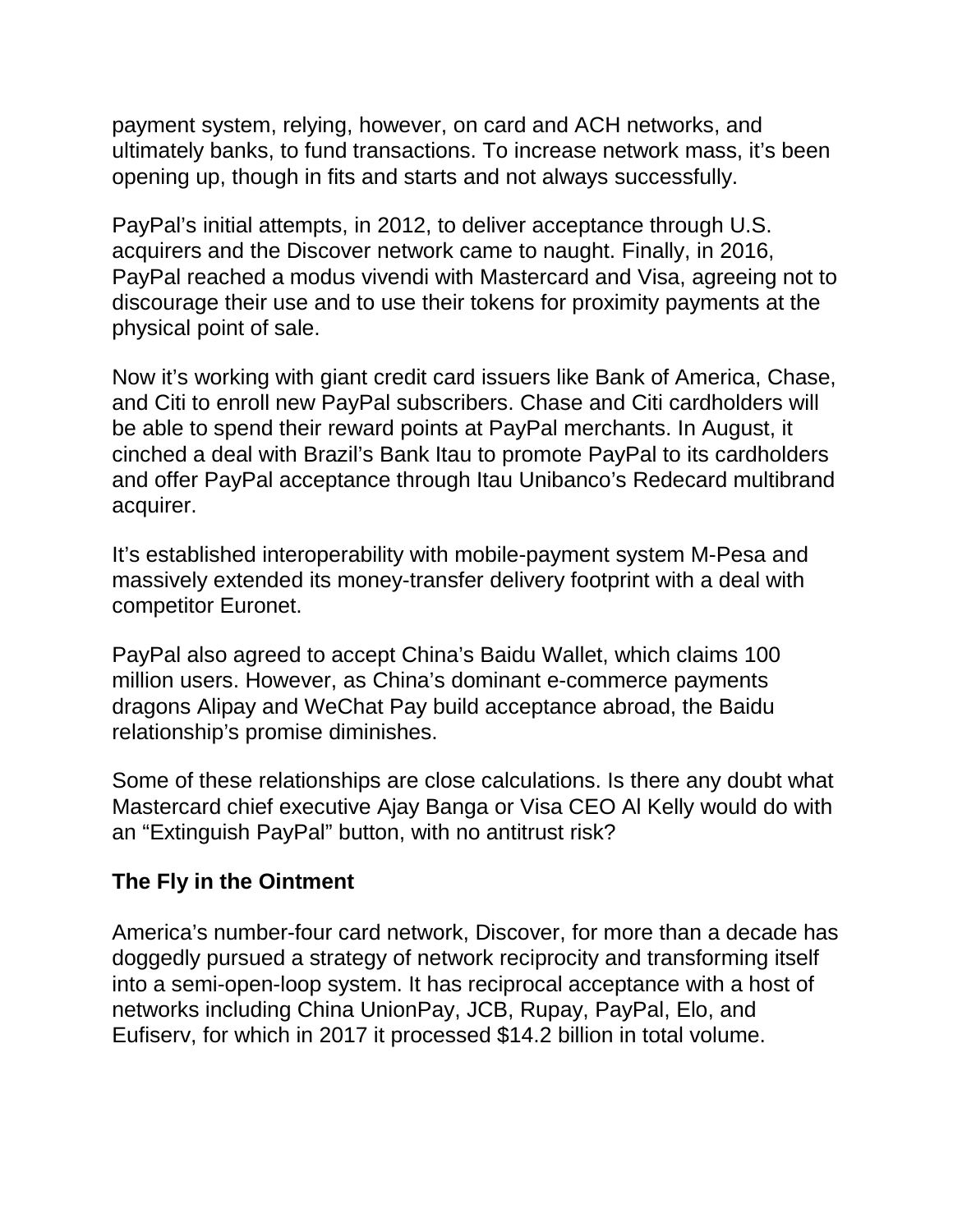The fly in the ointment is that, absent cobranding and co-signage, consumers and merchants are unaware.

When there's uncertainty, transactions don't happen. Connected mobile wallets could enable acceptance alerts for cardholders and merchants to signal acceptance. Some network relationships will lose value regardless. Notably, UnionPay is expanding U.S. acceptance, reducing its need for Discover.

Even cogent partnering will struggle to overcome network effects enjoyed by larger payment systems in well-served markets. Since 2006, Discover has used third-party acquirers to provide acceptance, enabling a U.S. acceptance network that is close to parity with Mastercard and Visa.

As the weaker network, however, while still growing, Discover is losing share, dropping from 5.5% of general-purpose U.S. credit-card purchase volume in 2006 to 3.8% in 2017. At the same time, though, Discover's open, brand-neutered Pulse debit network, generating 11 basis points of yield on payment volume, increased share from 2.2% of purchase volume in 2006 to 4.2% of total volume in 2016.

Like Discover, American Express is semi-open, but because of higher interchange and cardholder spend, it's enjoyed greater success in rewarding third-party issuance.

Initially closed-loop systems Alipay and WeChat Pay built momentum on Alibaba and Tencent, respectively. Outside China, however, like UnionPay, they're partnering with third-party merchant acquirers.

#### **Promiscuous Partnering**

Challenger cross-border systems and free domestic person-to-person platforms have chipped away at traditional money-transfer networks' transaction economics. Western Union's, MoneyGram's, and Euronet's compliance coverage and promiscuous partnering on the send and receive sides of their networks give them moats for now.

No cryptocurrency has achieved critical mass or relevance in retail or P2P payments. Cryptocurrencies' best path to building usage is to leverage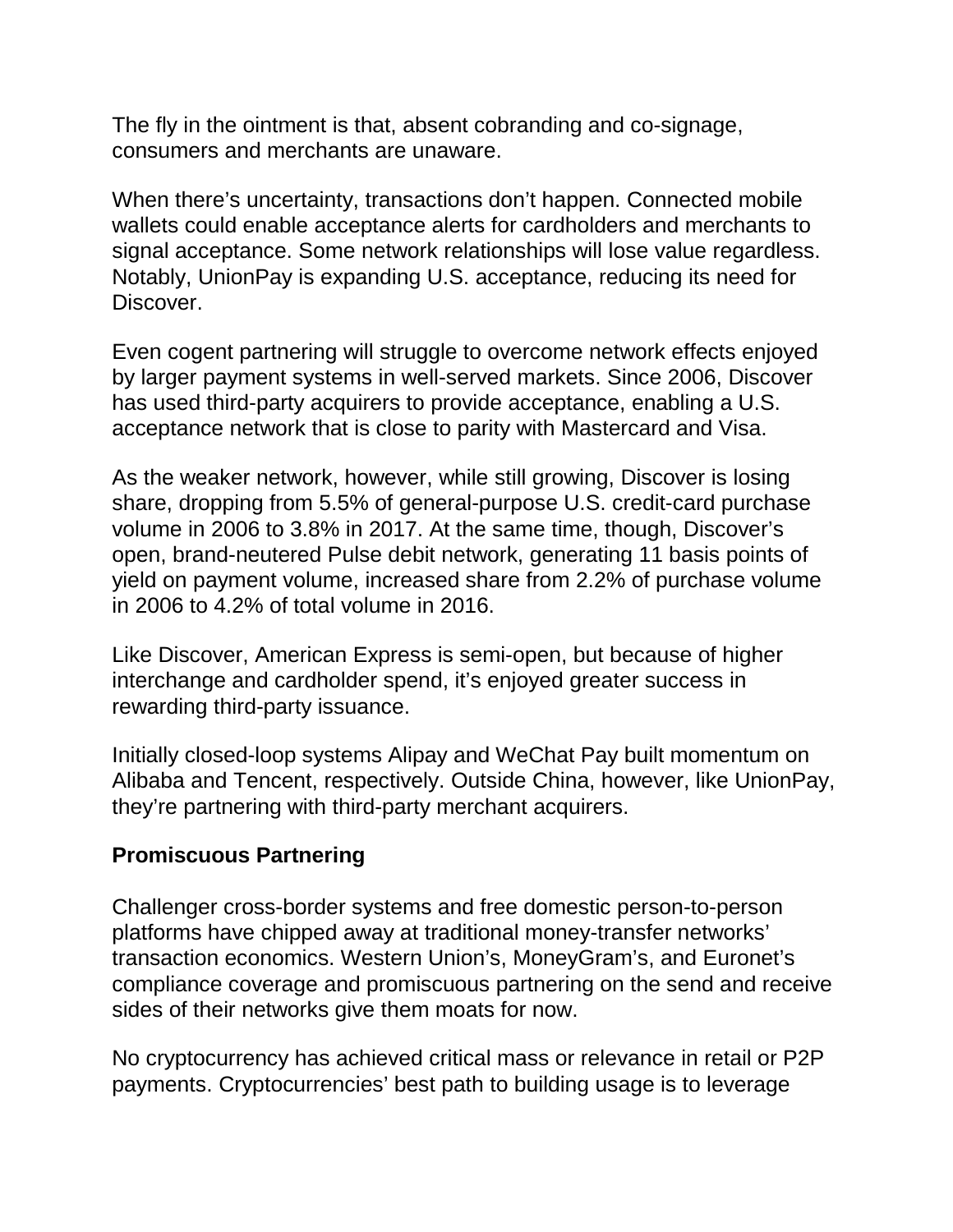established systems. For example, Xapo cleverly enabled users to spend Bitcoin in fiat currency with a debit card using Visa's network.

However, in January, 2018, Visa killed the program. Ripple is trying to get in the door by providing cross-border payments messaging to banks, with a view to their ultimately using its XRP currency.

Payment hubs' raison d'être is to lower the cost and time to mass paymentsystem interoperability. For example, ModoPay enables banks, processors, and merchants to plug into a host of traditional payment networks and nontraditional currencies, such as loyalty points—all with one connection.

#### **The Final Lesson**

But many payments coalitions fail.

The Euro Alliance of Payment Schemes attempted unsuccessfully to build critical mass in Western Europe by interoperability between national networks Electronic Cash, PagoBancomat, Multibanco, Euro 6000, and Link, and pan-European Eufiserv. None of the stakeholders, however, was willing to invest meaningful resources building EAPS's value proposition and brand. None had skin in the game.

The grand coalition of U.S. merchants, MCX, had Money2020 keynotes three years running. It attempted to build a merchant-centric payment system, CurrentC, to take a pound of flesh from American Express, Discover, Mastercard, PayPal, and Visa. There were several problems.

Notwithstanding the zeal of MCX members—Walmart in particular—to reduce payment-acceptance costs, there was never a compelling use case for CurrentC. Additionally, merchants don't play well together. While many have their own highly successful retail credit card programs, they have no history of successful collaboration in general-purpose payment systems.

Similarly, the joint venture of giant carriers AT&T, T-Mobile US, and Verizon, Softcard, which was piloted in Austin and Salt Lake City, fizzled. The venture sold the remnants to Google. While some carriers individually have developed successful payment systems in emerging markets—for